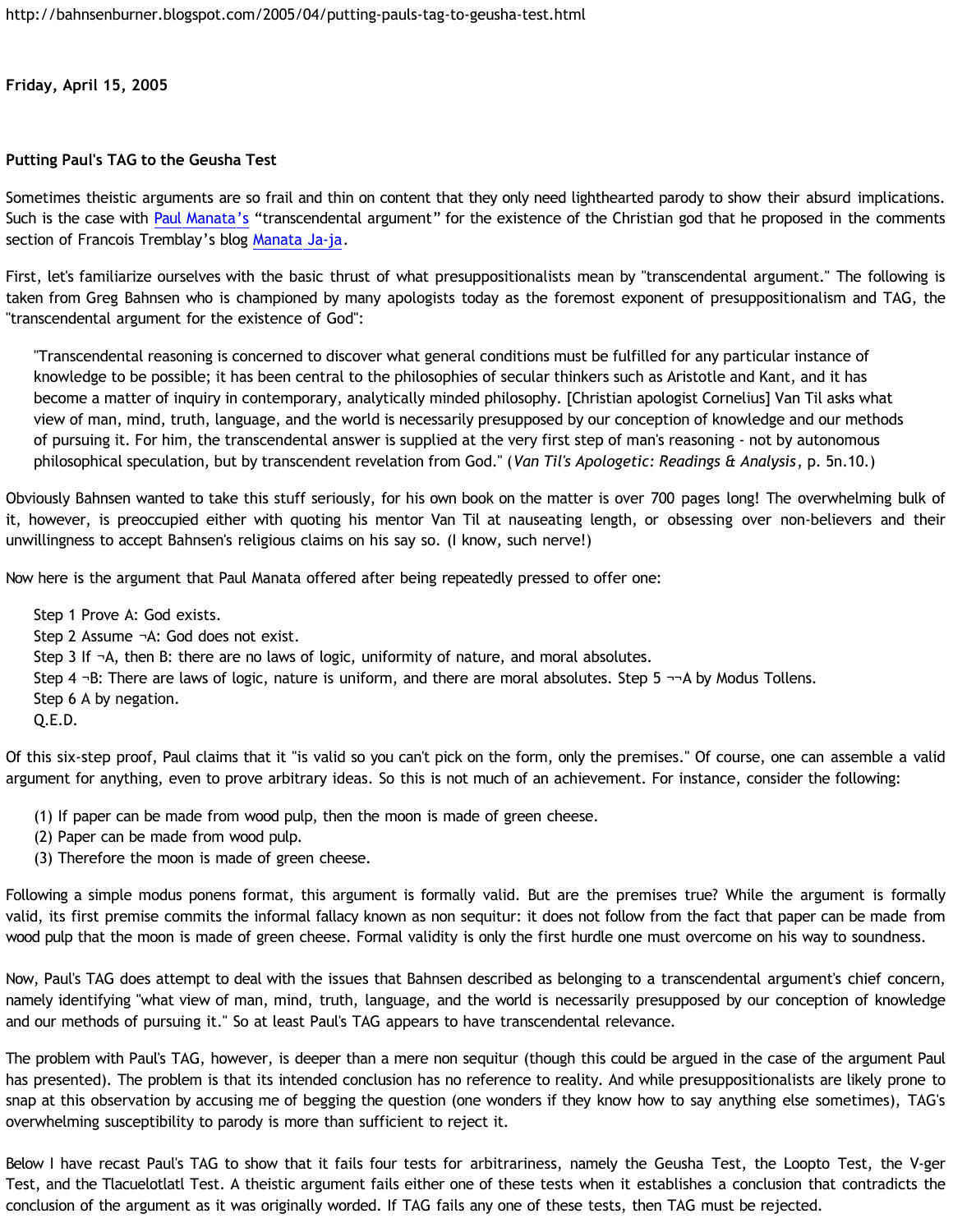## First the **Geusha Test**:

Step 1 Prove A: Geusha exists. Step 2 Assume ¬A: Geusha does not exist. Step 3 If ¬A, then B: there are no laws of logic, uniformity of nature, and moral absolutes. Step 4 ¬B: There are laws of logic, nature is uniform, and there are moral absolutes. Step 5 ¬¬A by Modus Tollens. Step 6 A by negation. Q.E.D.

"This is valid so you can't pick on the form, only the premises."

Look at that! Paul's TAG clearly fails the Geusha Test, for the Geusha Test reveals that one can reach a conclusion that contradicts TAG's by using the very same course of reasoning that TAG employs. So to answer Bahnsen, we have the following:

"For the Geusha believer, the transcendental answer is supplied at the very first step of man's reasoning - not by autonomous philosophical speculation, but by transcendent revelation from Geusha."

Now the **Loopto Test**:

Step 1 Prove A: Loopto exists. Step 2 Assume ¬A: Loopto does not exist. Step 3 If ¬A, then B: there are no laws of logic, uniformity of nature, and moral absolutes. Step 4 ¬B: There are laws of logic, nature is uniform, and there are moral absolutes. Step 5  $\neg\neg$ A by Modus Tollens. Step 6 A by negation. Q.E.D.

"This is valid so you can't pick on the form, only the premises."

Here we have another failure, this time with the Loopto Test. It reveals that one can reach a conclusion that contradicts TAG's by using the very same course of reasoning that TAG employs. So to answer Bahnsen, we have the following:

"For Loopto believer, the transcendental answer is supplied at the very first step of man's reasoning - not by autonomous philosophical speculation, but by transcendent revelation from Loopto."

Here we have the famous **V-ger Test**:

Step 1 Prove A: V-ger exists. Step 2 Assume ¬A: V-ger does not exist. Step 3 If ¬A, then B: there are no laws of logic, uniformity of nature, and moral absolutes. Step 4 ¬B: There are laws of logic, nature is uniform, and there are moral absolutes. Step 5 ¬¬A by Modus Tollens. Step 6 A by negation. Q.E.D.

"This is valid so you can't pick on the form, only the premises."

Again we have failure. For the V-ger Test reveals that one can reach a conclusion that contradicts TAG's by using the very same course of reasoning that TAG employs. So to answer Bahnsen, we have the following:

"For the V-gerist, the transcendental answer is supplied at the very first step of man's reasoning - not by autonomous philosophical speculation, but by transcendent revelation from V-ger."

And finally the formidable **Tlacuelotlatl Test**:

Step 1 Prove A: Tlacuelotlatl exists. Step 2 Assume ¬A: Tlacuelotlatl does not exist. Step 3 If  $\neg$ A, then B: there are no laws of logic, uniformity of nature, and moral absolutes.